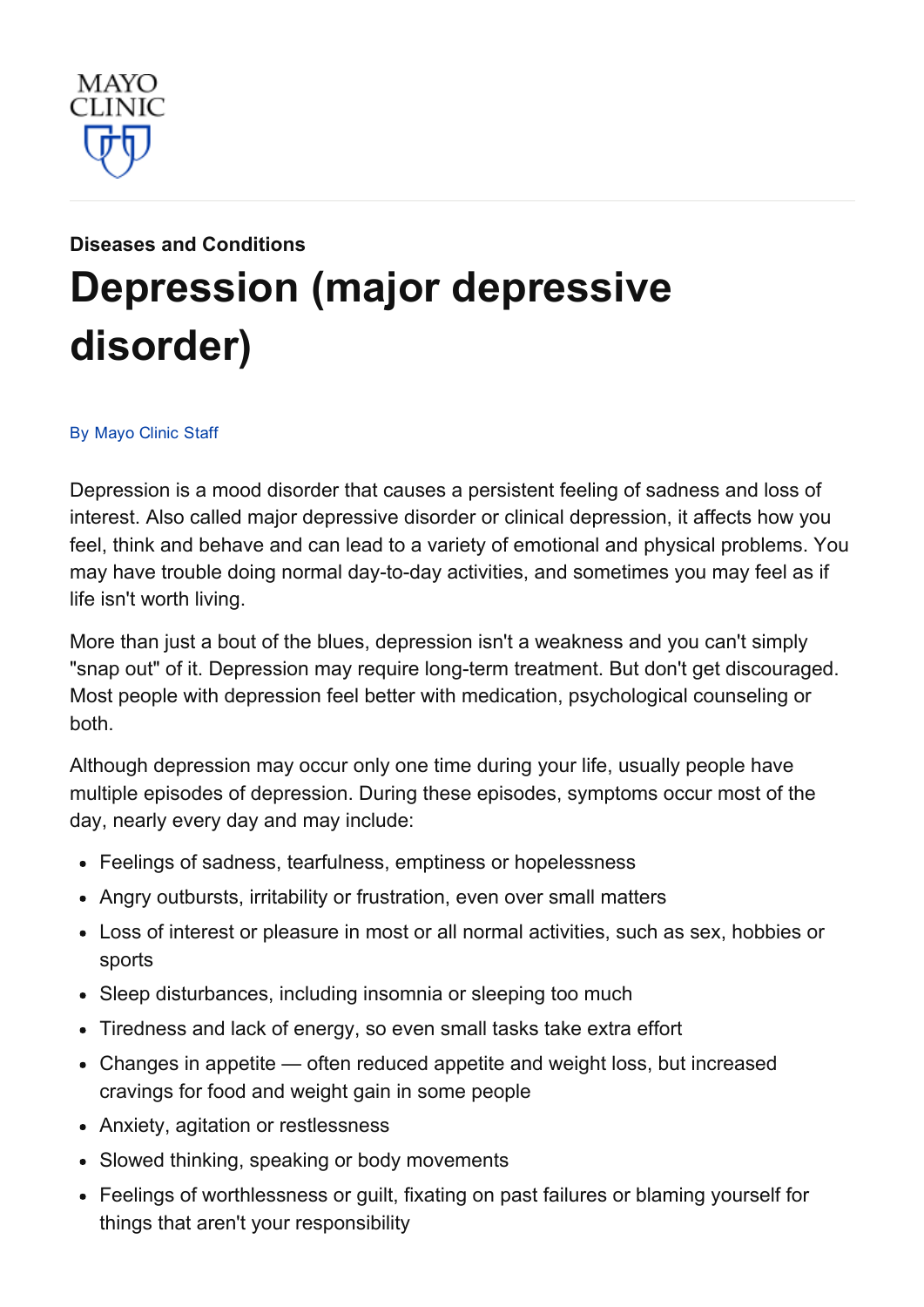- Trouble thinking, concentrating, making decisions and remembering things
- Frequent or recurrent thoughts of death, suicidal thoughts, suicide attempts or suicide
- Unexplained physical problems, such as back pain or headaches

For many people with depression, symptoms usually are severe enough to cause noticeable problems in day-to-day activities, such as work, school, social activities or relationships with others. Other people may feel generally miserable or unhappy without really knowing why.

#### Depression symptoms in children and teens

Common signs and symptoms of depression in children and teenagers are similar to those of adults, but there can be some differences.

- In younger children, symptoms of depression may include sadness, irritability, clinginess, worry, aches and pains, refusing to go to school, or being underweight.
- In teens, symptoms may include sadness, irritability, feeling negative and worthless, anger, poor performance or poor attendance at school, feeling misunderstood and extremely sensitive, using drugs or alcohol, eating or sleeping too much, self-harm, loss of interest in normal activities, and avoidance of social interaction.

Children with attention-deficit/hyperactivity disorder (ADHD) can demonstrate irritability without sadness or loss of interest. However, major depression can occur with ADHD.

#### Depression symptoms in older adults

Depression is not a normal part of growing older, and it should never be taken lightly. Unfortunately, depression often goes undiagnosed and untreated in older adults, and they may feel reluctant to seek help. Symptoms of depression may be different or less obvious in older adults, such as:

- Memory difficulties or personality changes
- Physical aches or pain
- Fatigue, loss of appetite, sleep problems, aches or loss of interest in sex not caused by a medical condition or medication
- Often wanting to stay at home, rather than going out to socialize or doing new things
- Suicidal thinking or feelings, especially in older men

#### When to see a doctor

If you feel depressed, make an appointment to see your doctor as soon as you can. If you're reluctant to seek treatment, talk to a friend or loved one, a health care professional, a faith leader, or someone else you trust.

### When to get emergency help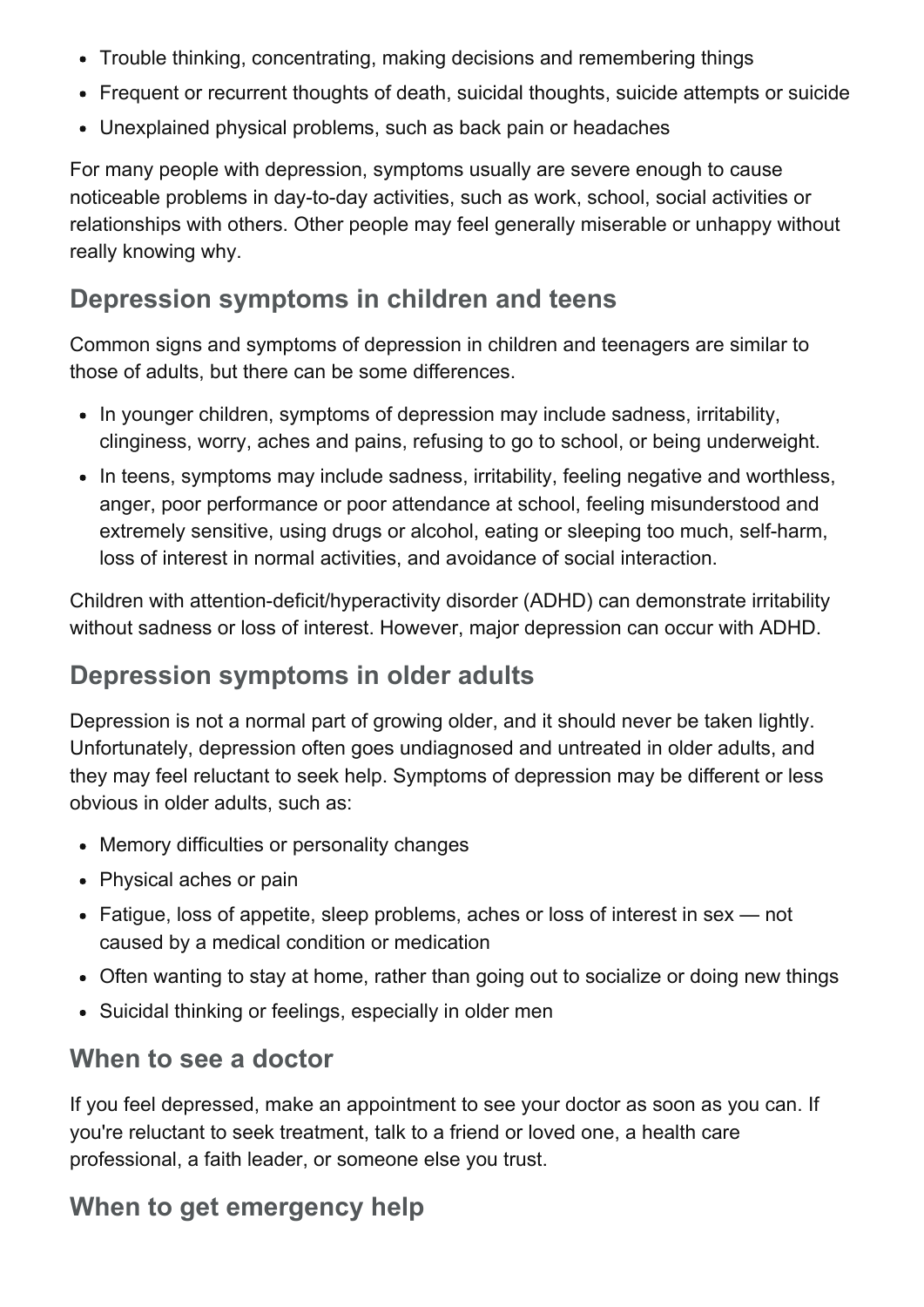If you think you may hurt yourself or attempt suicide, call 911 or your local emergency number immediately.

Also consider these options if you're having suicidal thoughts:

- Call your mental health specialist.
- Call a suicide hotline number in the U.S., call the National Suicide Prevention Lifeline at 1-800-273-TALK (1-800-273-8255). Use that same number and press "1" to reach the Veterans Crisis Line.
- Seek help from your primary doctor or other health care provider.
- Reach out to a close friend or loved one.
- Contact a minister, spiritual leader or someone else in your faith community.

If a loved one or friend is in danger of attempting suicide or has made an attempt:

- Make sure someone stays with that person
- Call 911 or your local emergency number immediately
- Or, if you can do so safely, take the person to the nearest hospital emergency room

It's not known exactly what causes depression. As with many mental disorders, a variety of factors may be involved, such as:

- Biological differences. People with depression appear to have physical changes in their brains. The significance of these changes is still uncertain, but may eventually help pinpoint causes.
- Brain chemistry. Neurotransmitters are naturally occurring brain chemicals that likely play a role in depression. Recent research indicates that changes in the function and effect of these neurotransmitters and how they interact with neurocircuits involved in maintaining mood stability may play a significant role in depression and its treatment.
- Hormones. Changes in the body's balance of hormones may be involved in causing or triggering depression. Hormone changes can result with pregnancy and during the weeks or months after delivery (postpartum) and from thyroid problems, menopause or a number of other conditions.
- Inherited traits. Depression is more common in people whose blood relatives also have this condition. Researchers are trying to find genes that may be involved in causing depression.

Depression often begins in the teens, 20s or 30s, but it can happen at any age. More women are diagnosed with depression than are men, but this may be due in part because women are more likely to seek treatment.

Factors that seem to increase the risk of developing or triggering depression include:

• Certain personality traits, such as low self-esteem and being too dependent, selfcritical or pessimistic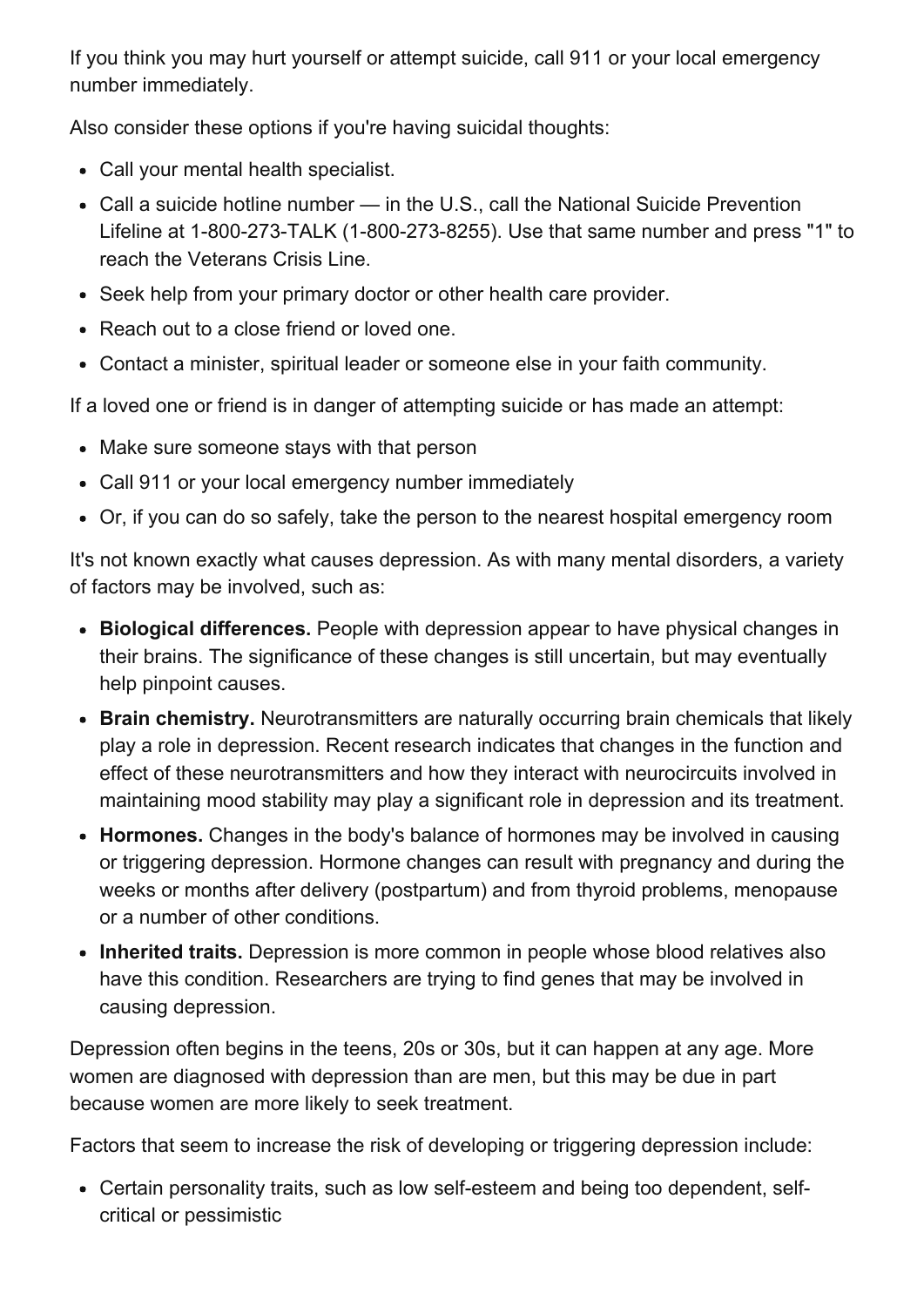- Traumatic or stressful events, such as physical or sexual abuse, the death or loss of a loved one, a difficult relationship, or financial problems
- Childhood trauma or depression that started when you were a teen or child
- Blood relatives with a history of depression, bipolar disorder, alcoholism or suicide
- Being lesbian, gay, bisexual or transgender in an unsupportive situation
- History of other mental health disorders, such as anxiety disorder, eating disorders or post-traumatic stress disorder
- Abuse of alcohol or illegal drugs
- Serious or chronic illness, including cancer, stroke, chronic pain or heart disease
- Certain medications, such as some high blood pressure medications or sleeping pills (talk to your doctor before stopping any medication)

Depression is a serious disorder that can take a terrible toll on individuals and families. It often gets worse if it isn't treated. Untreated depression can result in emotional, behavioral and health problems that affect every area of your life.

Examples of complications associated with depression include:

- Excess weight or obesity, which can lead to heart disease and diabetes
- Pain and physical illness
- Alcohol or substance misuse
- Anxiety, panic disorder or social phobia
- Family conflicts, relationship difficulties, and work or school problems
- Social isolation
- Suicidal feelings, suicide attempts or suicide
- Self-mutilation, such as cutting
- Premature death from other medical conditions

You may see your primary care doctor, or your doctor may refer you to a mental health specialist. Here's some information to help you get ready for your appointment.

### What you can do

Before your appointment, make a list of:

- Any symptoms you've had, including any that may seem unrelated to the reason for your appointment
- Key personal information, including any major stresses or recent life changes
- All medications, vitamins or other supplements that you're taking, including doses
- Questions to ask your health care provider

Take a family member or friend along, if possible, to help you remember all of the information provided during the appointment.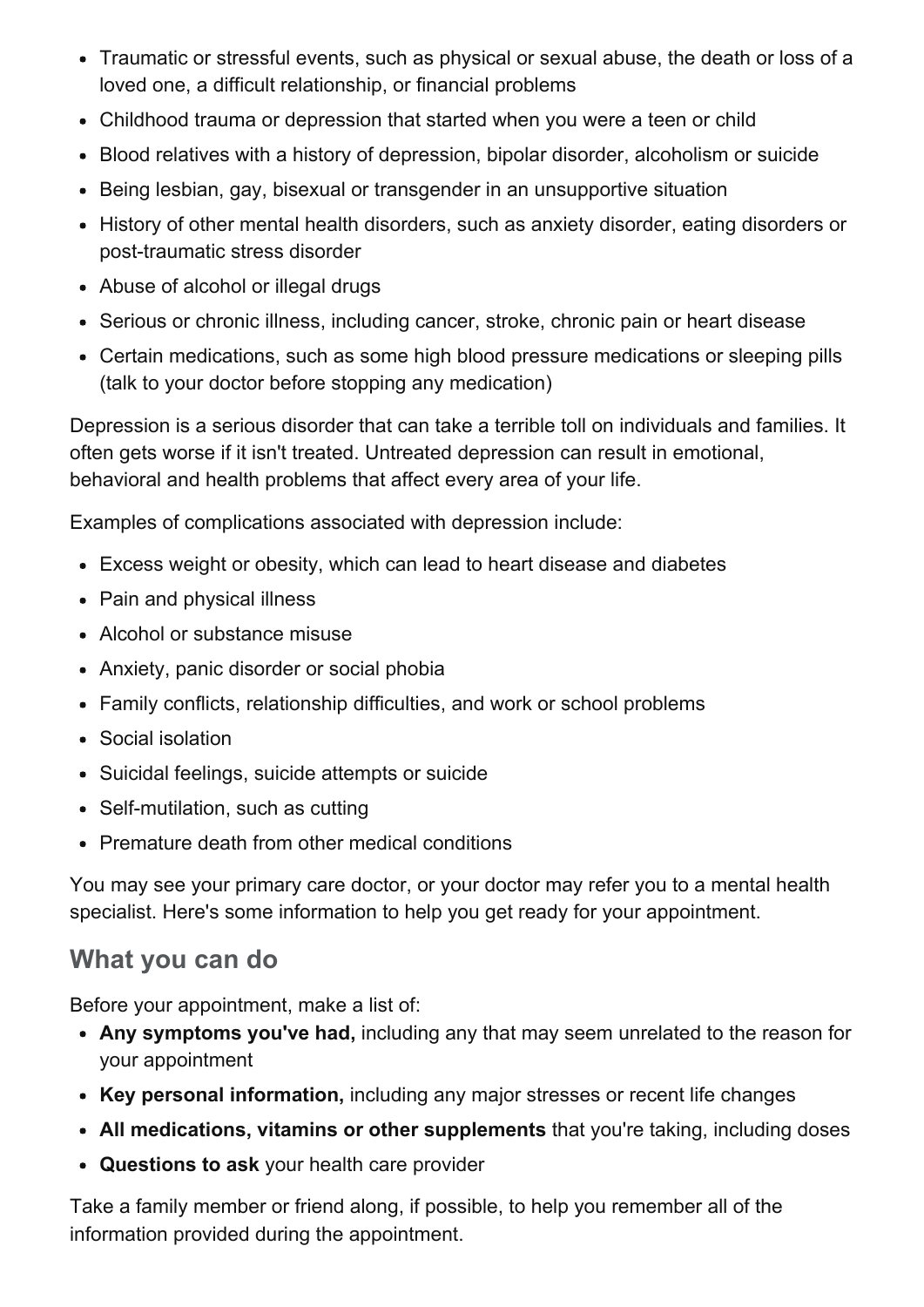Some basic questions to ask your health care provider include:

- Is depression the most likely cause of my symptoms?
- What are other possible causes for my symptoms?
- What kinds of tests will I need?
- What treatment is likely to work best for me?
- What are the alternatives to the primary approach that you're suggesting?
- I have these other health conditions. How can I best manage them together?
- Are there any restrictions that I need to follow?
- Should I see a psychiatrist or other mental health provider?
- What are the main side effects of the medications you're recommending?
- Is there a generic alternative to the medicine you're prescribing?
- Are there any brochures or other printed material that I can have? What websites do you recommend?

Don't hesitate to ask any other questions.

### What to expect from your health care provider

Be ready to answer questions from your health care provider, such as:

- When did you or your loved ones first notice your symptoms of depression?
- How long have you felt depressed? Do you generally always feel down, or does your mood fluctuate?
- Does your mood ever swing from feeling down to feeling intensely happy (euphoric) and full of energy?
- Do you ever have suicidal thoughts when you're feeling down?
- Do your symptoms interfere with your daily life or relationships?
- Do you have any blood relatives with depression or another mood disorder?
- What other mental or physical health conditions do you have?
- Do you drink alcohol or use recreational drugs?
- How much do you sleep at night? Does it change over time?
- What, if anything, seems to improve your symptoms?
- What, if anything, appears to worsen your symptoms?

These exams and tests can help rule out other problems that could be causing your symptoms, pinpoint a diagnosis and check for any related complications:

• Physical exam. Your doctor may do a physical exam and ask questions about your health. In some cases, depression may be linked to an underlying physical health problem.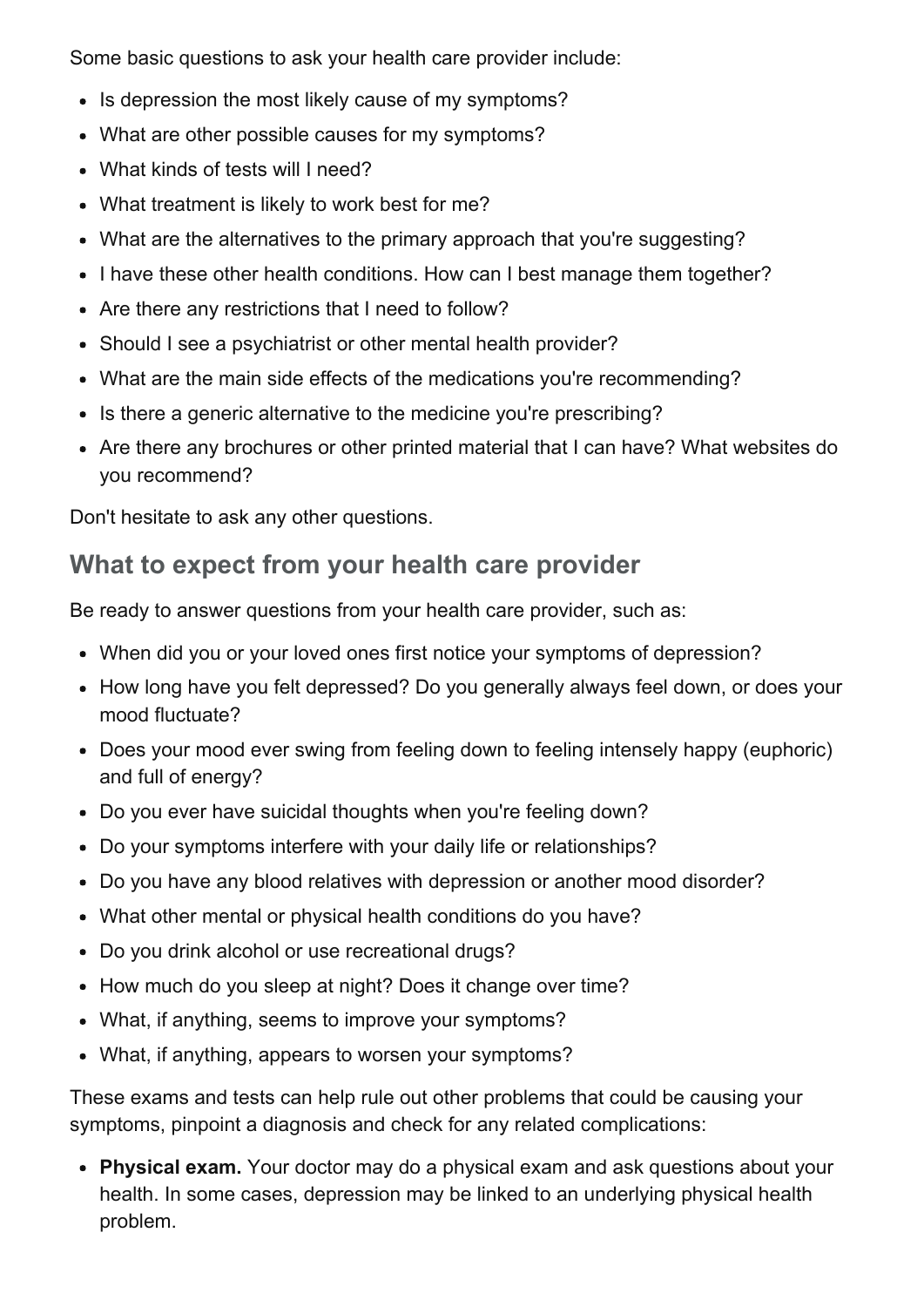- Lab tests. For example, your doctor may do a blood test called a complete blood count or test your thyroid to make sure it's functioning properly.
- Psychological evaluation. Expect your doctor or mental health provider to ask about your symptoms, thoughts, feelings and behavior patterns. You may be asked to fill out a questionnaire to help answer these questions.
- DSM-5. Your mental health professional may use the criteria for depression listed in the Diagnostic and Statistical Manual of Mental Disorders (DSM-5), published by the American Psychiatric Association. This manual is used by mental health providers to diagnose mental conditions and by insurance companies to reimburse for treatment.

### Types of depression

Symptoms caused by major depression can vary from person to person. To clarify the type of depression you have, your doctor may add one or more specifiers. A specifier means that you have depression with specific features, such as:

- Anxious distress depression with unusual restlessness or worry about possible events or loss of control
- Mixed features simultaneous depression and mania, which includes elevated selfesteem, talking too much and increased energy
- Melancholic features severe depression with lack of response to something that used to bring pleasure and associated with early morning awakening, worsened mood in the morning, major changes in appetite, and feelings of guilt, agitation or sluggishness
- Atypical features depression that includes the ability to be cheered by happy events, increased appetite, excessive need for sleep, sensitivity to rejection, and a heavy feeling in arms or legs
- Psychotic features depression accompanied by delusions or hallucinations, which may involve personal inadequacy or other negative themes
- Catatonia depression that includes motor activity that involves either uncontrollable and purposeless movement or fixed and inflexible posture
- Peripartum onset depression that occurs during pregnancy or in the weeks or months after delivery (postpartum)
- Seasonal pattern depression related to changes in seasons and reduced exposure to sunlight

#### Other disorders that cause depression symptoms

Several other disorders, such as those below, include depression as a symptom. It's important to get an accurate diagnosis, so you can get appropriate treatment.

• Bipolar I and II disorders. These mood disorders include mood swings that range from highs to lows. It's sometimes difficult to distinguish between bipolar disorder and depression.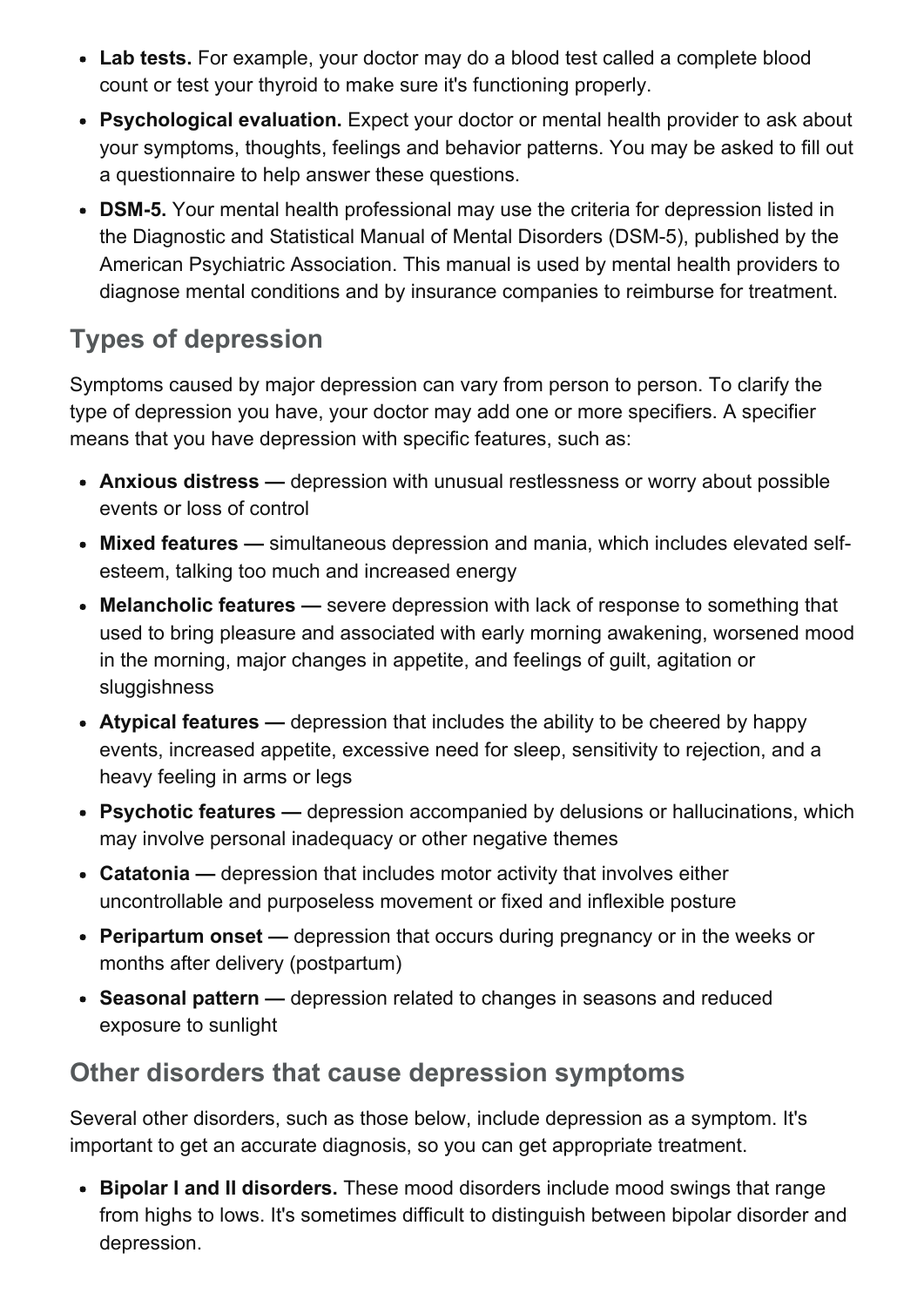- Cyclothymic disorder. Cyclothymic (sy-kloe-THIE-mik) disorder involves highs and lows that are milder than those of bipolar disorder.
- Disruptive mood dysregulation disorder. This mood disorder in children includes chronic and severe irritability and anger with frequent extreme temper outbursts. This disorder typically develops into depressive disorder or anxiety disorder during the teen years or adulthood.
- Persistent depressive disorder. Sometimes called dysthymia (dis-THIE-me-uh), this is a less severe but more chronic form of depression. While it's usually not disabling, persistent depressive disorder can prevent you from functioning normally in your daily routine and from living life to its fullest.
- Premenstrual dysphoric disorder. This involves depression symptoms associated with hormone changes that begin a week before and improve within a few days after the onset of your period, and are minimal or gone after completion of your period.
- Other depression disorders. This includes depression that's caused by the use of recreational drugs, some prescribed medications or another medical condition.

Medications and psychological counseling (psychotherapy) are very effective for most people with depression. Your primary care doctor or psychiatrist can prescribe medications to relieve symptoms. However, many people with depression also benefit from seeing a psychologist or other mental health professional.

If you have severe depression, you may need a hospital stay, or you may need to participate in an outpatient treatment program until your symptoms improve.

Here's a closer look at depression treatment options.

### **Medications**

Many types of antidepressant medications are available, including those below. Discuss possible major side effects with your doctor or pharmacist.

- Selective serotonin reuptake inhibitors (SSRIs). Doctors often start by prescribing an SSRI. These medications are safer and generally cause fewer side effects than other types of antidepressants. SSRIs include fluoxetine (Prozac), paroxetine (Paxil, Pexeva), sertraline (Zoloft), citalopram (Celexa) and escitalopram (Lexapro).
- Serotonin-norepinephrine reuptake inhibitors (SNRIs). Examples of SNRIs include duloxetine (Cymbalta), venlafaxine (Effexor XR), desvenlafaxine (Pristiq, Khedezla) and levomilnacipran (Fetzima).
- Norepinephrine-dopamine reuptake inhibitors (NDRIs). Bupropion (Wellbutrin, Aplenzin, Forfivo XL) falls into this category. It's one of the few antidepressants not frequently associated with sexual side effects.
- Atypical antidepressants. These medications don't fit into any other antidepressant categories. Trazodone and mirtazapine (Remeron) are sedating and usually taken in the evening. Newer medications include vortioxetine (Brintellix) and vilazodone (Viibryd). Vilazodone is thought to have a low risk of sexual side effects.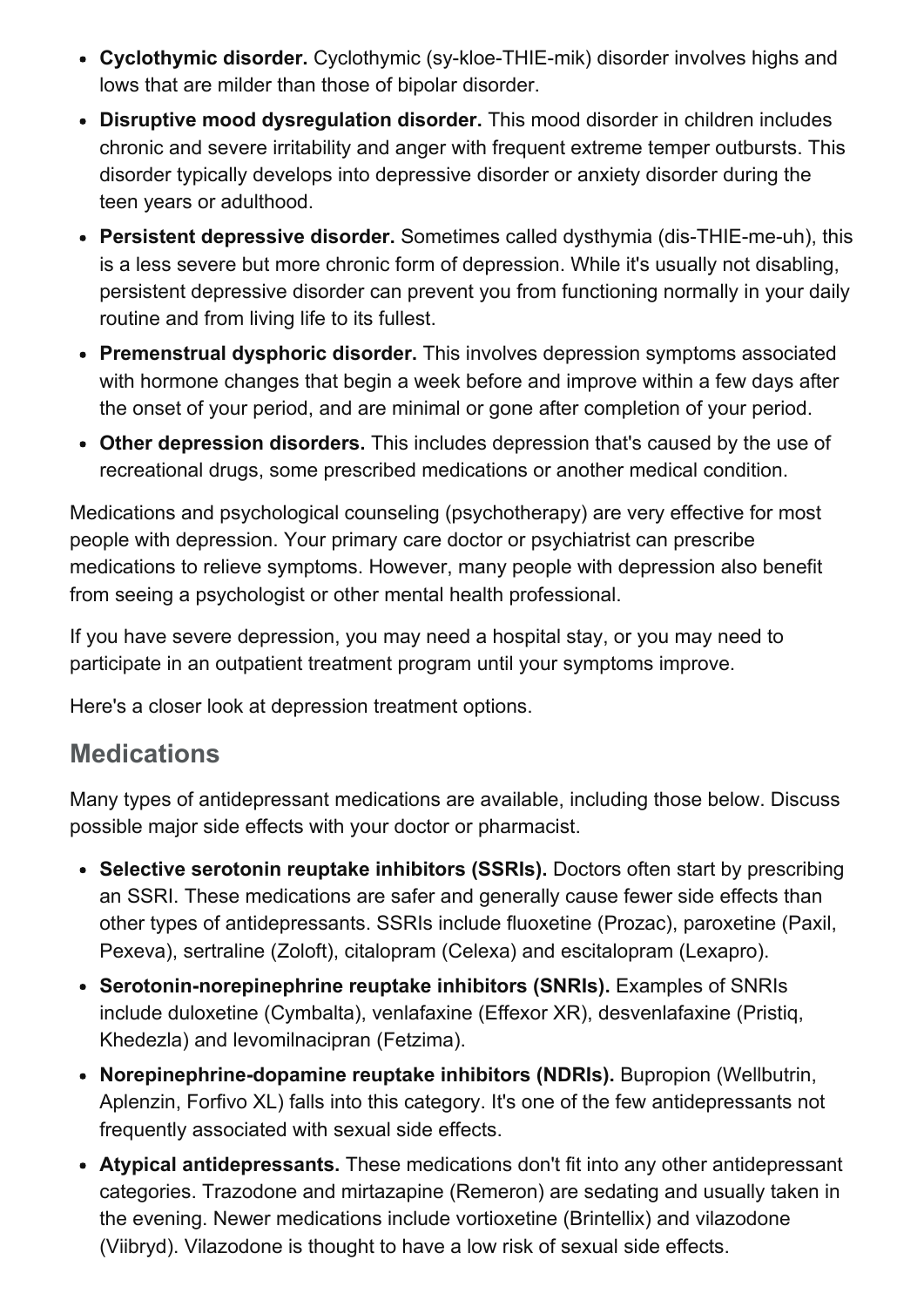- Tricyclic antidepressants. These antidepressants such as imipramine (Tofranil), nortriptyline (Pamelor), amitriptyline, doxepin, trimipramine (Surmontil), desipramine (Norpramin) and protriptyline (Vivactil) — can be very effective, but tend to cause more-severe side effects than newer antidepressants. So tricyclics generally aren't prescribed unless you've tried an SSRI first without improvement.
- Monoamine oxidase inhibitors (MAOIs). MAOIs such as tranylcypromine (Parnate), phenelzine (Nardil) and isocarboxazid (Marplan) — may be prescribed, typically when other medications haven't worked, because they can have serious side effects. Using MAOIs requires a strict diet because of dangerous (or even deadly) interactions with foods ― such as certain cheeses, pickles and wines ― and some medications including birth control pills, decongestants and certain herbal supplements. Selegiline (Emsam), a newer MAOI that sticks on the skin as a patch, may cause fewer side effects than other MAOIs do. These medications can't be combined with SSRIs.
- Other medications. Other medications may be added to an antidepressant to enhance antidepressant effects. Your doctor may recommend combining two antidepressants or adding medications such as mood stabilizers or antipsychotics. Anti-anxiety and stimulant medications also may be added for short-term use.

## Finding the right medication

If a family member has responded well to an antidepressant, it may be one that could help you. Or you may need to try several medications or a combination of medications before you find one that works. This requires patience, as some medications need several weeks or longer to take full effect and for side effects to ease as your body adjusts.

Inherited traits play a role in how antidepressants affect you. In some cases, where available, results of genetic tests (done by blood test or cheek swab) may offer clues about how your body may respond to a particular antidepressant. However, other variables besides genetics can affect your response to medication.

### Risks of abruptly stopping medication

Don't stop taking an antidepressant without talking to your doctor first. Antidepressants aren't considered addictive, but sometimes physical dependence (which is different from addiction) can occur.

Stopping treatment abruptly or missing several doses can cause withdrawal-like symptoms, and quitting suddenly may cause a sudden worsening of depression. Work with your doctor to gradually and safely decrease your dose.

### Antidepressants and pregnancy

If you're pregnant or breast-feeding, some antidepressants may pose an increased health risk to your unborn child or nursing child. Talk with your doctor if you become pregnant or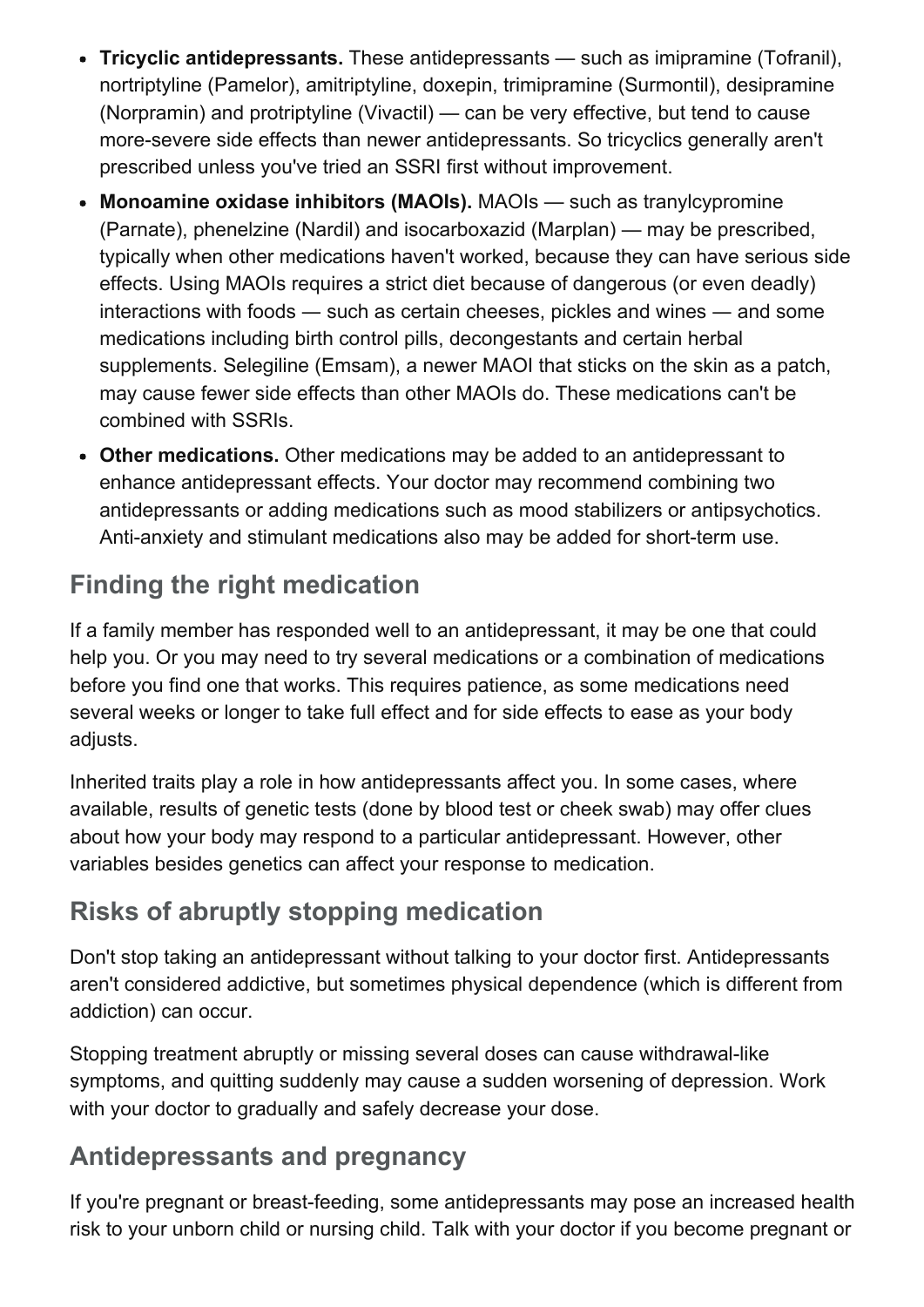you're planning to become pregnant.

### Antidepressants and increased suicide risk

Most antidepressants are generally safe, but the Food and Drug Administration (FDA) requires all antidepressants to carry a black box warning, the strictest warning for prescriptions. In some cases, children, teenagers and young adults under 25 may have an increase in suicidal thoughts or behavior when taking antidepressants, especially in the first few weeks after starting or when the dose is changed.

Anyone taking an antidepressant should be watched closely for worsening depression or unusual behavior, especially when first beginning a new medication or with a change in dosage. If you or someone you know has suicidal thoughts when taking an antidepressant, immediately contact your doctor or get emergency help.

Keep in mind that antidepressants are more likely to reduce suicide risk in the long run by improving mood.

### Psychotherapy

Psychotherapy is a general term for treating depression by talking about your condition and related issues with a mental health provider. Psychotherapy is also known as talk therapy or psychological therapy.

Different types of psychotherapy can be effective for depression, such as cognitive behavioral therapy or interpersonal therapy. Your mental health provider also may recommend other therapies. Psychotherapy can help you:

- Adjust to a crisis or other current difficulty
- Identify negative beliefs and behaviors and replace them with healthy, positive ones
- Explore relationships and experiences, and develop positive interactions with others
- Find better ways to cope and solve problems
- Identify issues that contribute to your depression and change behaviors that make it worse
- Regain a sense of satisfaction and control in your life and help ease depression symptoms, such as hopelessness and anger
- Learn to set realistic goals for your life
- Develop the ability to tolerate and accept distress using healthier behaviors

### Hospital and residential treatment

In some people, depression is so severe that a hospital stay is needed. This may be necessary if you can't care for yourself properly or when you're in immediate danger of harming yourself or someone else. Psychiatric treatment at a hospital can help keep you calm and safe until your mood improves.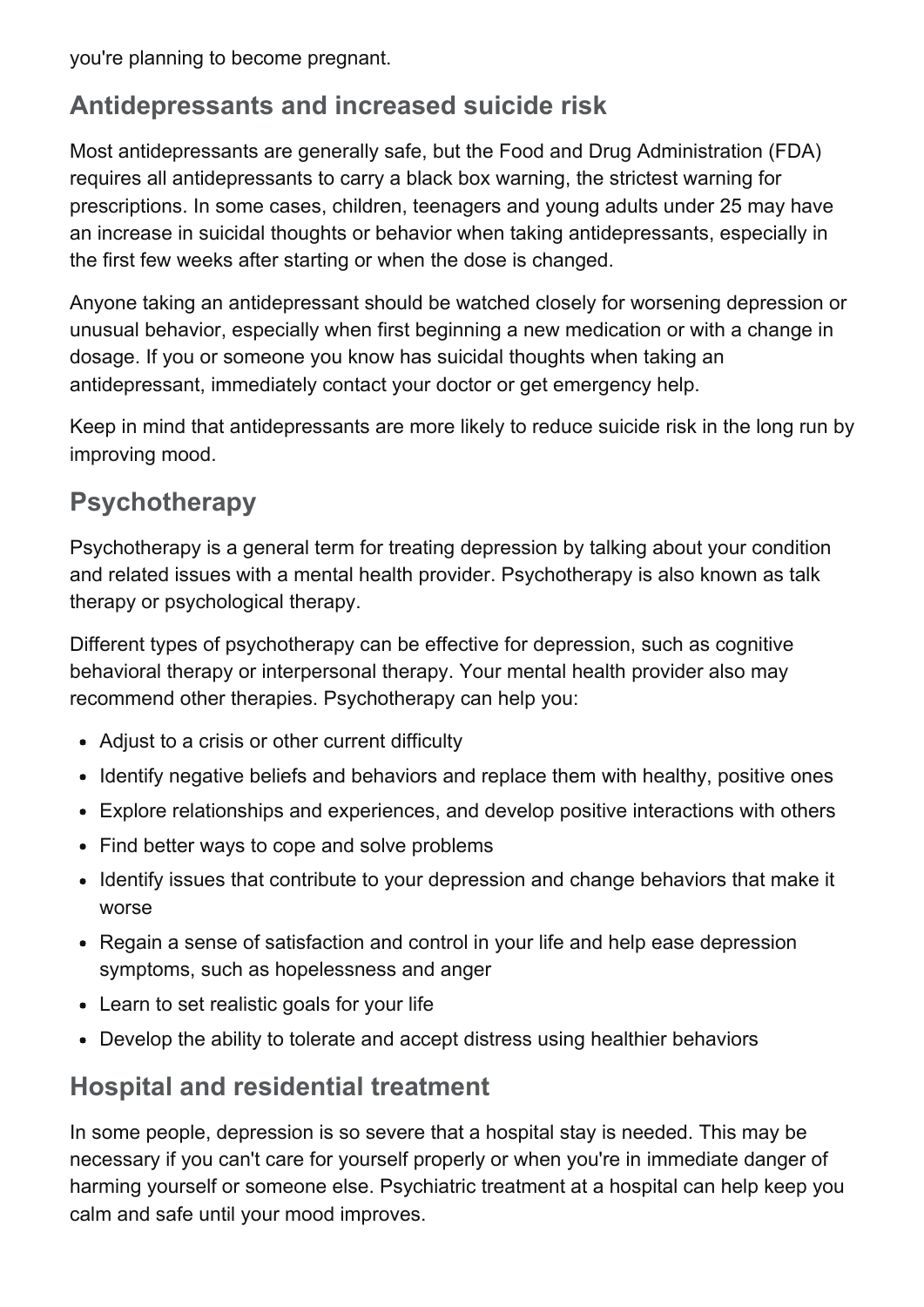Partial hospitalization or day treatment programs also may help some people. These programs provide the outpatient support and counseling needed to get symptoms under control.

### Other treatment options

For some people, other procedures may be suggested:

- Electroconvulsive therapy (ECT). In ECT, electrical currents are passed through the brain. Performed under anesthesia, this procedure is thought to impact the function and effect of neurotransmitters in your brain and typically offers immediate relief of even severe depression when other treatments don't work. Physical side effects, such as headache, are tolerable. Some people also have memory loss, which is usually temporary. ECT is usually used for people who don't get better with medications, can't take antidepressants for health reasons or are at high risk of suicide.
- Transcranial magnetic stimulation (TMS). TMS may be an option for those who haven't responded to antidepressants. During TMS, you sit in a reclining chair, awake, with a treatment coil placed against your scalp. The coil sends brief magnetic pulses to stimulate nerve cells in your brain that are involved in mood regulation and depression. Typically, you'll have five treatments each week for up to six weeks.

Depression generally isn't a disorder that you can treat on your own. But in addition to professional treatment, these self-care steps can help:

- Stick to your treatment plan. Don't skip psychotherapy sessions or appointments. Even if you're feeling well, don't skip your medications. If you stop, depression symptoms may come back, and you could also experience withdrawal-like symptoms.
- Learn about depression. Education about your condition can empower you and motivate you to stick to your treatment plan. Encourage your family to learn about depression to help them understand and support you.
- Pay attention to warning signs. Work with your doctor or therapist to learn what might trigger your depression symptoms. Make a plan so that you know what to do if your symptoms get worse. Contact your doctor or therapist if you notice any changes in symptoms or how you feel. Ask relatives or friends to help watch for warning signs.
- Avoid alcohol and recreational drugs. It may seem like alcohol or drugs lessen depression symptoms, but in the long run they generally worsen symptoms and make depression harder to treat. Talk with your doctor or therapist if you need help with alcohol or substance use.
- Take care of yourself. Eat healthy, be physically active and get plenty of sleep. Consider walking, jogging, swimming, gardening or another activity that you enjoy. Sleeping well is important for both your physical and mental well-being. If you're having trouble sleeping, talk to your doctor about what you can do.

Alternative medicine is the use of a nonconventional approach instead of conventional medicine. Complementary medicine is a nonconventional approach used along with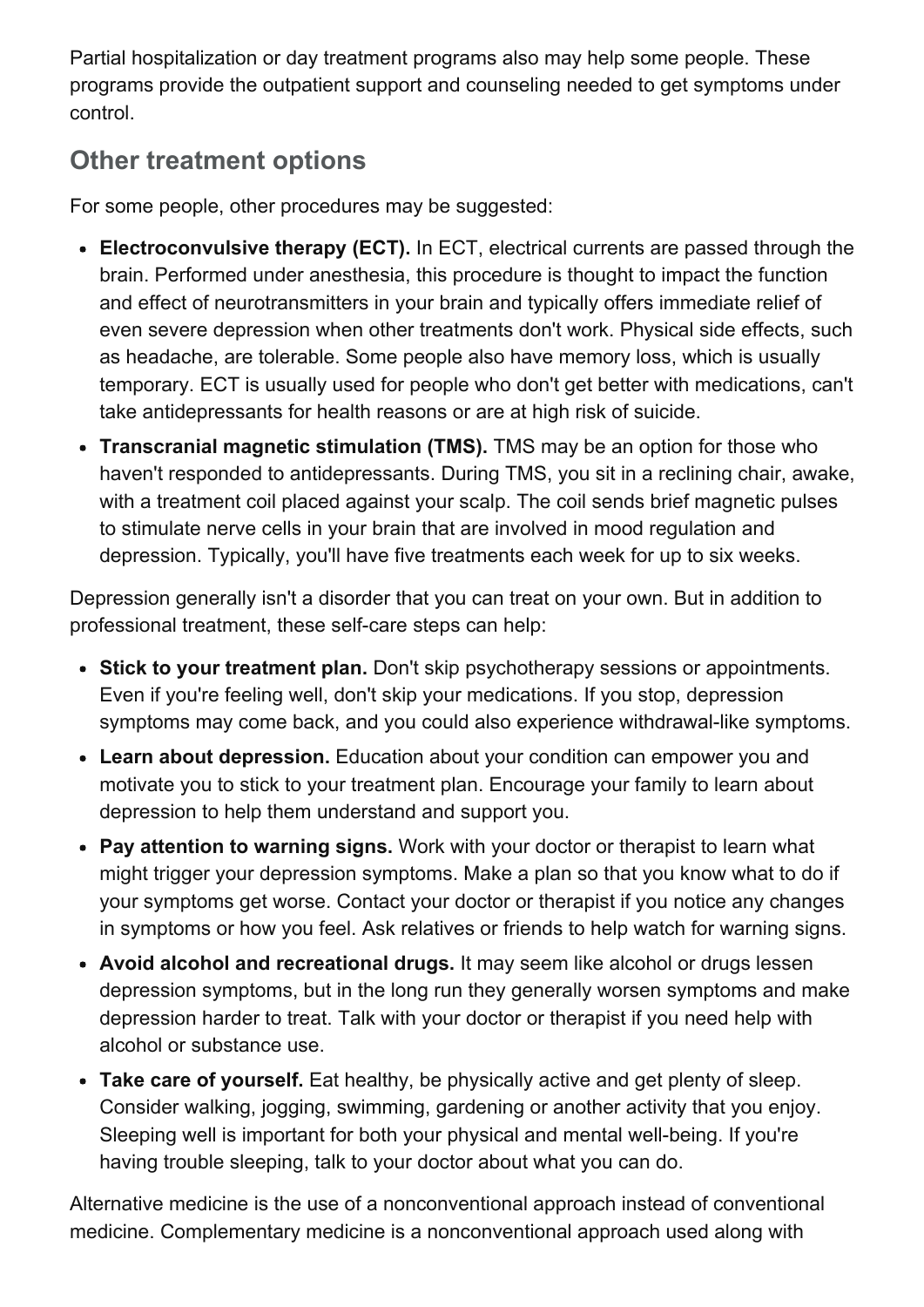conventional medicine.

Make sure you understand the risks as well as possible benefits if you pursue alternative or complementary therapy. Don't replace conventional medical treatment or psychotherapy with alternative medicine. When it comes to depression, alternative treatments aren't a substitute for medical care.

### **Supplements**

Examples of supplements that are sometimes used for depression include:

- St. John's wort. Although this herbal supplement isn't approved by the Food and Drug Administration (FDA) to treat depression in the U.S., it's a popular depression treatment in Europe. It may be helpful for mild or moderate depression. However, it should be used with caution — St. John's wort can interfere with a number of medications, including blood-thinning medications, birth control pills, chemotherapy, HIV/AIDS medications, and drugs to prevent organ rejection after a transplant. Also, avoid taking St. John's wort while taking antidepressants because the combination can cause serious side effects.
- SAMe. Pronounced "sam-E," this dietary supplement is a synthetic form of a chemical that occurs naturally in the body. The name is short for S-adenosylmethionine (es-uhden-o-sul-muh-THIE-o-neen). SAMe isn't approved by the FDA to treat depression in the U.S., but it's used in Europe as a prescription drug to treat depression. SAMe may be helpful, but more research is needed. SAMe may trigger mania in people with bipolar disorder.
- Omega-3 fatty acids. These healthy fats are found in cold-water fish, flaxseed, flax oil, walnuts and some other foods. Omega-3 supplements are being studied as a possible treatment for depression. While considered generally safe, in high doses, omega-3 supplements may interact with other medications. More research is needed to determine if eating foods with omega-3 fatty acids can help relieve depression.

Nutritional and dietary products aren't monitored by the FDA the same way medications are. You can't always be certain of what you're getting and whether it's safe. Also, because some herbal and dietary supplements can interfere with prescription medications or cause dangerous interactions, talk to your health care provider before taking any supplements.

### **Mind-body connections**

Complementary and alternative medicine practitioners believe the mind and body must be in harmony for you to stay healthy. Examples of mind-body techniques that may be helpful for depression include:

- Acupuncture
- Relaxation techniques such as yoga or tai chi
- Meditation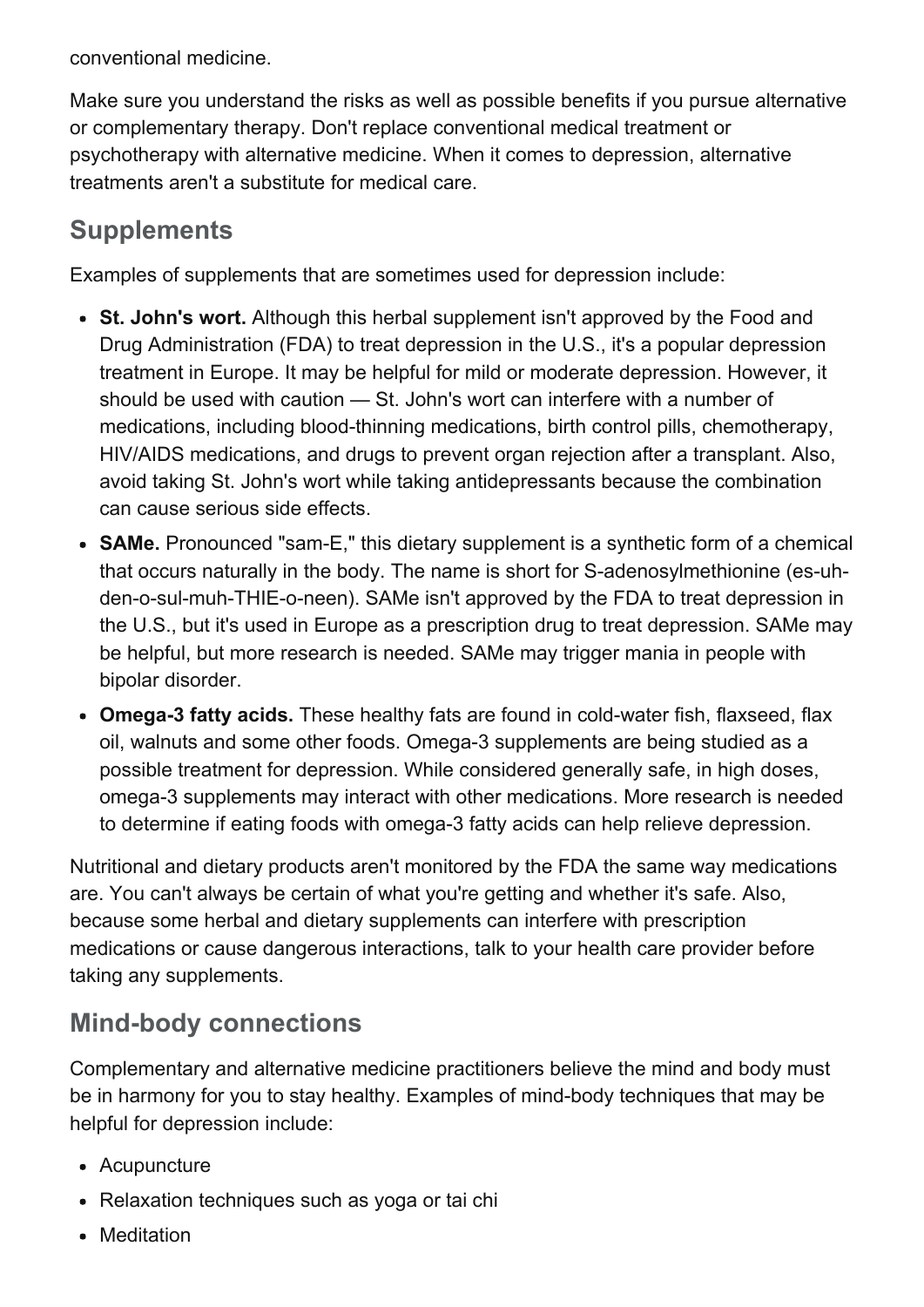- Guided imagery
- Massage therapy
- Music or art therapy
- Spirituality
- Aerobic exercise

Relying solely on these therapies is generally not enough to treat depression. They may be helpful when used in addition to medication and psychotherapy.

Talk with your doctor or therapist about improving your coping skills, and try these tips:

- Simplify your life. Cut back on obligations when possible, and set reasonable goals for yourself. Give yourself permission to do less when you feel down.
- Write in a journal. Journaling, as part of your treatment, may improve mood by allowing you to express pain, anger, fear or other emotions.
- Read reputable self-help books and websites. Your doctor or therapist may be able to recommend books or websites to read.
- Locate helpful groups. Many organizations, such as the National Alliance on Mental Illness (NAMI) and the Depression and Bipolar Support Alliance, offer education, support groups, counseling and other resources to help with depression. Employee assistance programs and religious groups also may offer help for mental health concerns.
- Don't become isolated. Try to participate in social activities, and get together with family or friends regularly. Support groups for people with depression can help you connect to others facing similar challenges and share experiences.
- Learn ways to relax and manage your stress. Examples include meditation, progressive muscle relaxation, yoga and tai chi.
- Structure your time. Plan your day. You may find it helps to make a list of daily tasks, use sticky notes as reminders or use a planner to stay organized.
- Don't make important decisions when you're down. Avoid decision-making when you're feeling depressed, since you may not be thinking clearly.

There's no sure way to prevent depression. However, these strategies may help.

- Take steps to control stress, to increase your resilience and boost your selfesteem.
- Reach out to family and friends, especially in times of crisis, to help you weather rough spells.
- Get treatment at the earliest sign of a problem to help prevent depression from worsening.
- Consider getting long-term maintenance treatment to help prevent a relapse of symptoms.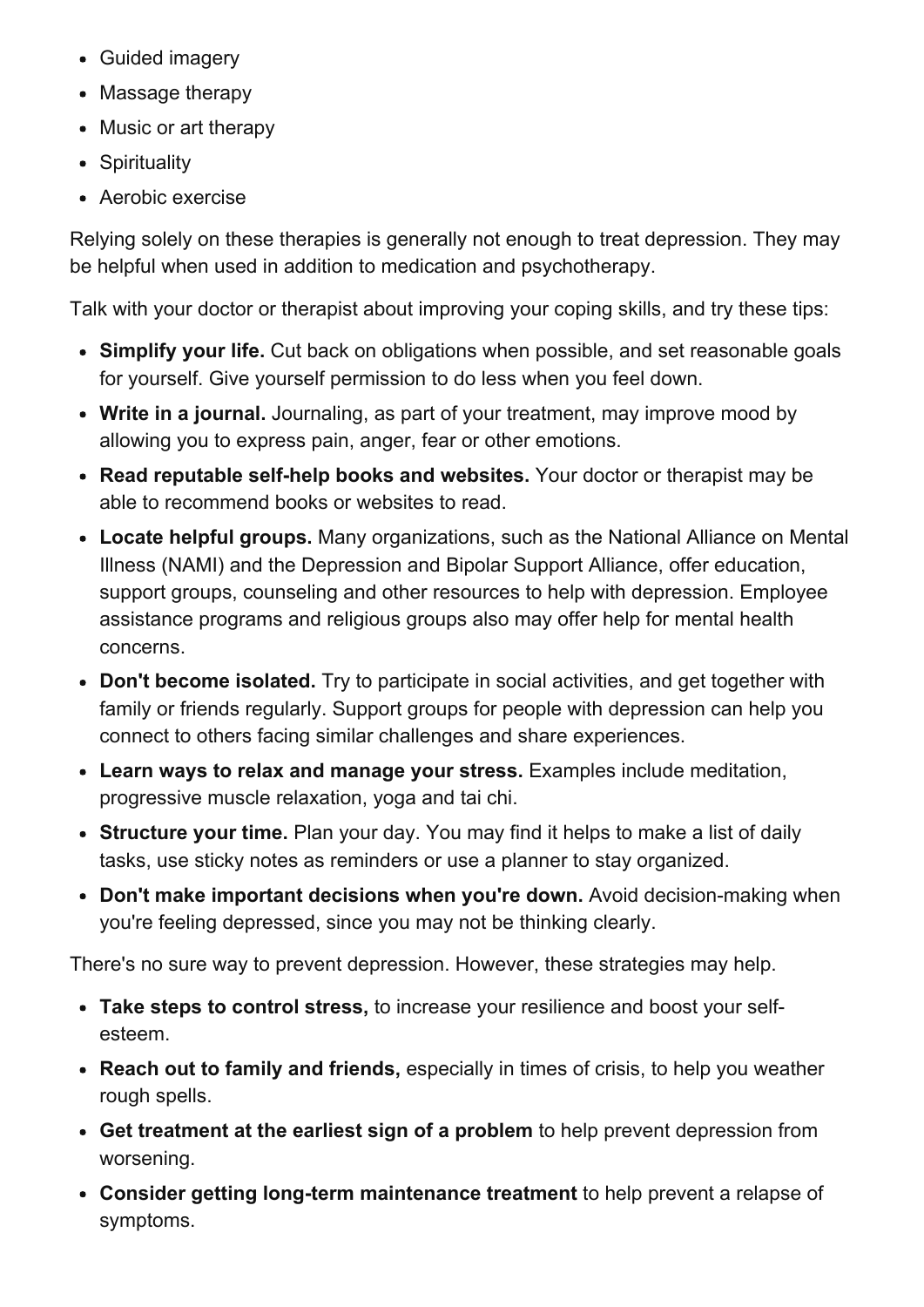#### References

- 1. Depressive disorders. In: Diagnostic and Statistical Manual of Mental Disorders DSM-5. 5th ed. Arlington, Va.: American Psychiatric Association; 2013. http://www.psychiatryonline.org. Accessed June 5, 2015.
- 2. Depression. National Institute of Mental Health. http://www.nimh.nih.gov/health/topics/depression/index.shtml. Accessed June 6, 2015.
- 3. Depression. National Alliance on Mental Illness. https://www.nami.org/Learn-More/Mental-Health-Conditions/Depression/Overview. Accessed June 6, 2015.
- 4. Lyness JM. Unipolar depression in adults: Assessment and diagnosis. http://www.uptodate.com/home. Accessed June 7, 2015.
- 5. Ciechanowski P. Unipolar major depression in adults: Choosing initial treatment. http://www.uptodate.com/home. Accessed June 7, 2015.
- 6. Cook AJ. Decision Support System. Mayo Clinic, Rochester, Minn. April 17, 2015.
- 7. Bipolar and related disorders. In: Diagnostic and Statistical Manual of Mental Disorders DSM-5. 5th ed. Arlington, Va.: American Psychiatric Association; 2013. http://www.psychiatryonline.org. Accessed June 7, 2015.
- 8. Ravindran AV, et al. Complementary and alternative therapies as add-on to pharmacotherapy for mood and anxiety disorders: A systematic review. Journal of Affective Disorders. 2013;150:707.
- 9. Marchand WR. Mindfulness-based stress reduction, mindfulness-based cognitive therapy, and Zen meditation for depression, anxiety, pain, and psychological distress. Journal of Psychiatric Practice. 2012;18:233.
- 10. Natural medicines in the clinical management of depression. Natural Medicines Comprehensive Database. http://naturaldatabase.therapeuticresearch.com/(X(1)S(sfvi05ehv0kkun55qwgkix55))/ce/CECourse.aspx? cs=MAYO&pm=5&s=nd&pc=0930&searchid=51946815#keywordanchor. Accessed June 7, 2015.
- 11. Raglio A, et al. Effects of music and music therapy on mood in neurological patients. World Journal of Psychiatry. 2015;5:68.
- 12. FYI: Understanding depression and effective treatment. American Psychological Association. http://www.apa.org/helpcenter/understanding-depression.aspx. Accessed June 5, 2015.
- 13. Uttley L, et al. Systematic review and economic modelling of the clinical effectiveness and costeffectiveness of art therapy among people with non-psychotic mental health disorders. Health Technology Assessment. 2015;19:1.
- 14. Research report: Psychiatry and psychology, 20142015. Mayo Clinic. http://www.mayo.edu/pmts/mc0700 mc0799/mc0710-11.pdf. Accessed June 5, 2015.
- 15. Viibryd (prescribing information). Cincinnati, OH.: Forest Pharmaceuticals; 2015. http://www.viibryd.com/. Accessed June 7, 2015.
- 16. Stewart D, et al. Risks of antidepressants during pregnancy: Selective serotonin reuptake inhibitors (SSRIs). http://www.uptodate.com/home. Accessed June 8, 2015.
- 17. Rohren CH (expert opinion). Mayo Clinic, Rochester, Minn. June 11, 2015.
- 18. Hoban CL, et al. A comparison of patterns of spontaneous adverse drug reaction reporting with St. John's wort and fluoxetine during the period 2000-2013. Clinical and Experimental Pharmacology and Physiology.